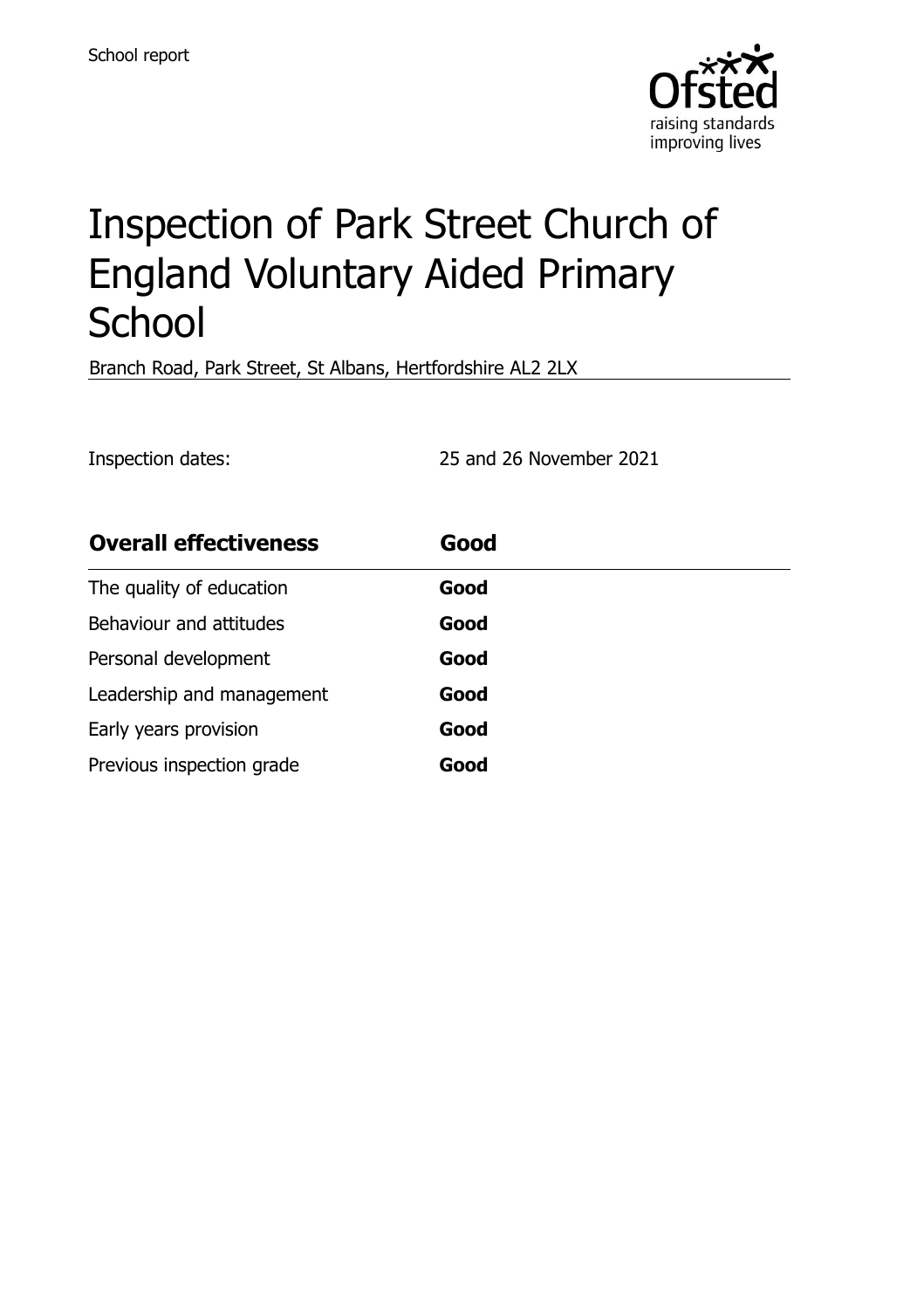

# **What is it like to attend this school?**

Park Street Primary is a school where pupils feel valued. They feel happy and safe because of the support and care they receive from staff. Pupils are taught to celebrate kindness. Because of this, they are polite and respectful.

Behaviour is calm, both in lessons and around the school site. Bullying is rare, but pupils say that if it happens, leaders deal with it quickly.

Pupils are successful and become responsible young people as a result of leaders' high aspirations for them. Pupils display the school's values of 'joy, truth, love and courage' throughout the school day.

Pupils enjoy school. They like the curriculum 'launch days' and respond well to the 'big questions'. Pupils talk about their learning with enthusiasm, such as the different food technology projects in which they have taken part. They say that their teachers take account of their individual needs. As a result, pupils flourish.

Pupils and parents and carers appreciate the improvements made by the new headteacher. A typical comment from parents was, 'Children are encouraged to thrive.'

#### **What does the school do well and what does it need to do better?**

Leaders ensure that pupils study a well-considered curriculum. They have set out the knowledge that pupils should learn in a clear order in the majority of subjects. This builds up pupils' knowledge step by step. Because of this careful planning and the connections between knowledge in different subjects, pupils develop a depth of understanding in most areas of the curriculum. For example, in history, pupils' knowledge of the Great Fire of London is enhanced because they learn about London beforehand in geography.

However, curriculum plans in a small number of subjects, for example design and technology, are not as precise as in others. In these subjects, pupils do not achieve as well as they could because the curriculum does not build on what they already know. Consequently, in these subjects pupils achieve less well. Leaders are, however, in the process of refining these subjects.

Teachers deliver the curriculum effectively. Staff are well trained. As a result, they assess pupils' achievement carefully. This helps staff to know pupils' needs and introduce new knowledge at the right time.

Leaders have placed reading at the centre of the school's work. Children in early years make a good start in learning to read. Leaders ensure that phonics is taught in a systematic way. Staff are well trained in teaching phonics. They carefully match books to the sounds that pupils know. Effective support enables pupils to mature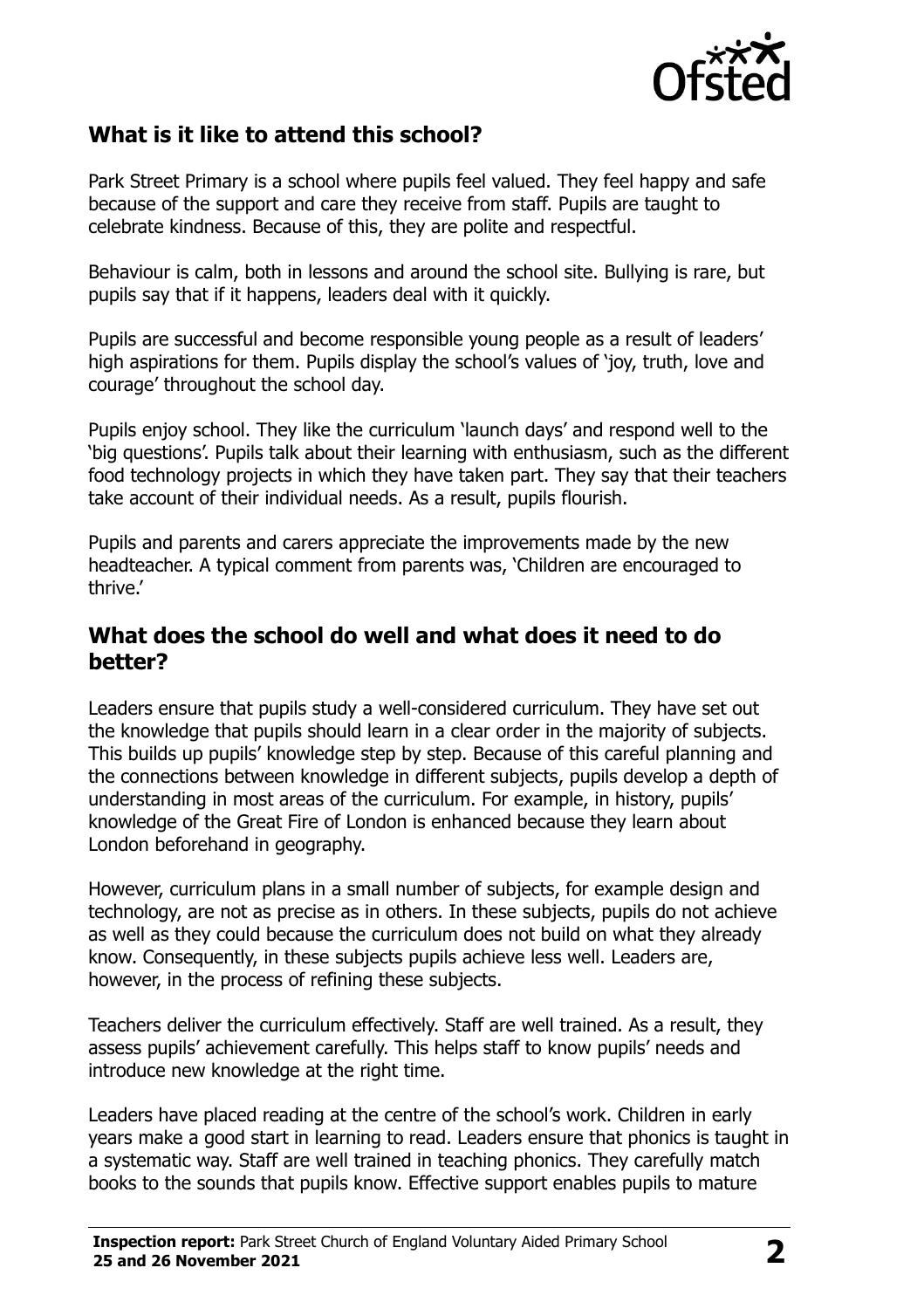

into fluent and confident readers. This love of reading continues throughout the school.

Pupils with special educational needs and/or disabilities (SEND) receive effective support. Leaders have put effective measures in place to identify pupils who have additional needs. These pupils get the help they need in order to develop their reading and communicate with increasing confidence and fluency. This means that pupils with SEND can learn the same curriculum as their peers.

Leaders prioritise pupils' personal development. Many interesting activities and opportunities enrich pupils' experience. Pupils take part in a wide range of clubs, including for sports, model-building and choir. For example, during the inspection the netball team was excited to play a fixture against a local school. Pupils develop a deep respect for all forms of equality and this begins in early years. Leaders link this work through assemblies, lessons and the books that pupils read. Pupils recently studied inspirational black role models and met a local black footballer.

Children benefit from a strong curriculum in early years. Adults have a clear plan for what they want children to learn. They have developed a purposeful environment where children want to learn and play. From the earliest days in Nursery, children are encouraged to talk and share their thoughts. Adults ask meaningful questions and respond intelligently to what children say and do. Children develop a curiosity about the world around them. This results in children being well prepared for Year 1.

Governors are passionate about the school and school improvement. However, they do not ask leaders sufficiently probing questions. Consequently, governors do not consistently hold leaders to account for their decisions regarding the quality of education.

### **Safeguarding**

The arrangements for safeguarding are effective.

All staff understand the importance of safeguarding. They are vigilant and are well trained to spot any signs of abuse.

Leaders have put in place clear procedures for staff to follow if they have any concerns about a pupil's welfare. Records are detailed and build up a picture of concerns over time, to help identify any pupils or families who need support.

Leaders ensure that any concerns about pupils are followed up rapidly. Where appropriate, leaders involve other agencies to work with families in need.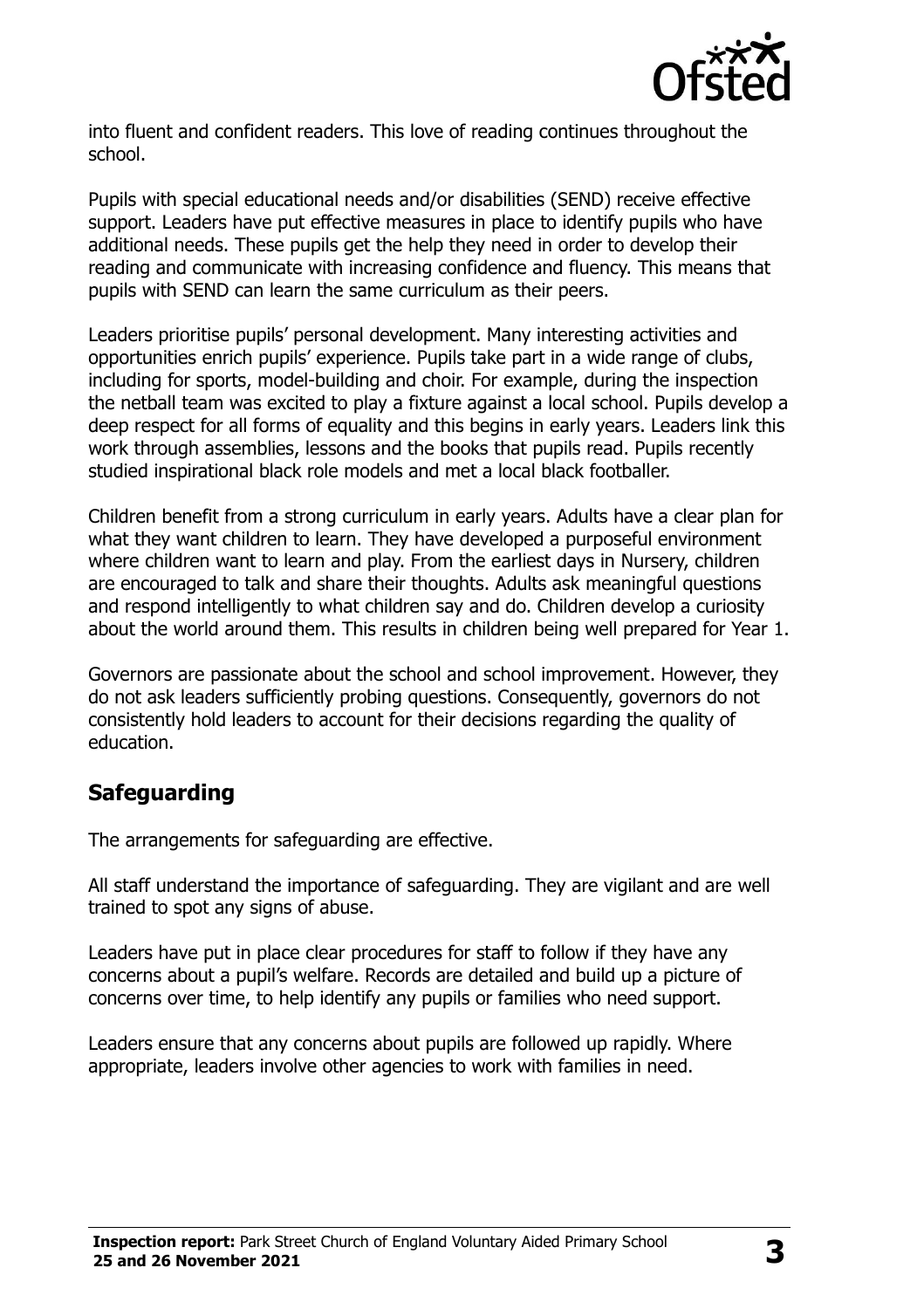

# **What does the school need to do to improve?**

#### **(Information for the school and appropriate authority)**

- In some areas of the curriculum, leaders have not made clear what content should be taught and when. As a result, pupils achieve less well in these areas of the curriculum. Leaders should ensure that well-designed curriculum planning is in place for all subjects.
- Governors do not ask probing enough questions regarding the quality of education provided at the school. As a consequence, they do not have a thorough understanding of the impact of leaders' actions. Governors need to ensure that they provide the robust challenge required to hold leaders to account for the decisions that they make about the quality of education.

### **How can I feed back my views?**

You can use [Ofsted Parent View](http://parentview.ofsted.gov.uk/) to give Ofsted your opinion on your child's school, or to find out what other parents and carers think. We use information from Ofsted Parent View when deciding which schools to inspect, when to inspect them and as part of their inspection.

The Department for Education has further quidance on how to complain about a school.

If you are the school and you are not happy with the inspection or the report, you can [complain to Ofsted.](http://www.gov.uk/complain-ofsted-report)

# **Further information**

You can search for [published performance information](http://www.compare-school-performance.service.gov.uk/) about the school.

In the report, '[disadvantaged pupils](http://www.gov.uk/guidance/pupil-premium-information-for-schools-and-alternative-provision-settings)' refers to those pupils who attract government pupil premium funding: pupils claiming free school meals at any point in the last six years and pupils in care or who left care through adoption or another formal route.

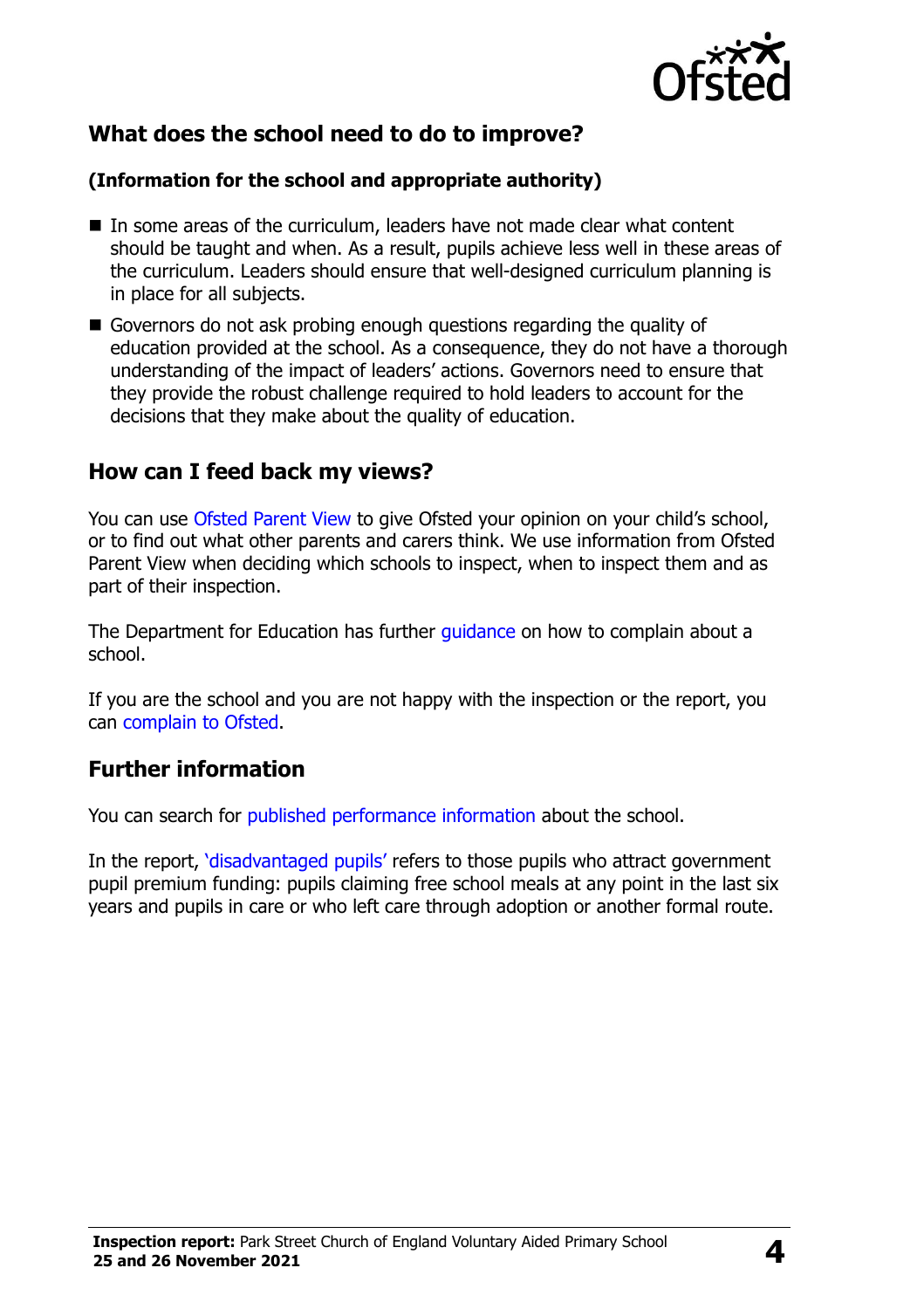

# **School details**

| Unique reference number             | 117452                                                               |
|-------------------------------------|----------------------------------------------------------------------|
| <b>Local authority</b>              | Hertfordshire                                                        |
| <b>Inspection number</b>            | 10200217                                                             |
| <b>Type of school</b>               | Primary                                                              |
| <b>School category</b>              | Voluntary aided                                                      |
| Age range of pupils                 | 3 to 11                                                              |
| <b>Gender of pupils</b>             | Mixed                                                                |
| Number of pupils on the school roll | 130                                                                  |
| <b>Appropriate authority</b>        | The governing body                                                   |
| <b>Chair of governing body</b>      | Barbara Graham                                                       |
| <b>Headteacher</b>                  | <b>Monique Gregory</b>                                               |
| Website                             | www.parkstreetprimary.org.uk                                         |
| Date of previous inspection         | 13 October 2016, under section 8 of the<br><b>Education Act 2005</b> |

# **Information about this school**

- Park Street Church of England Voluntary Aided Primary School and Nursery is smaller than the average-sized primary school. Numbers of pupil on roll have fallen since the previous inspection.
- There have been significant changes in leadership since the previous inspection. A new headteacher formally took up post in September 2021. There have also been new senior leaders, including an interim assistant headteacher. Three new teachers joined the school in September 2021.
- A new chair of the local governing body took up post in January 2019.
- The school was last inspected under section 48 of the Statutory Inspection of Anglican and Methodist Schools (SIAMS) in September 2016.

# **Information about this inspection**

The inspectors carried out this inspection under section 5 of the Education Act 2005.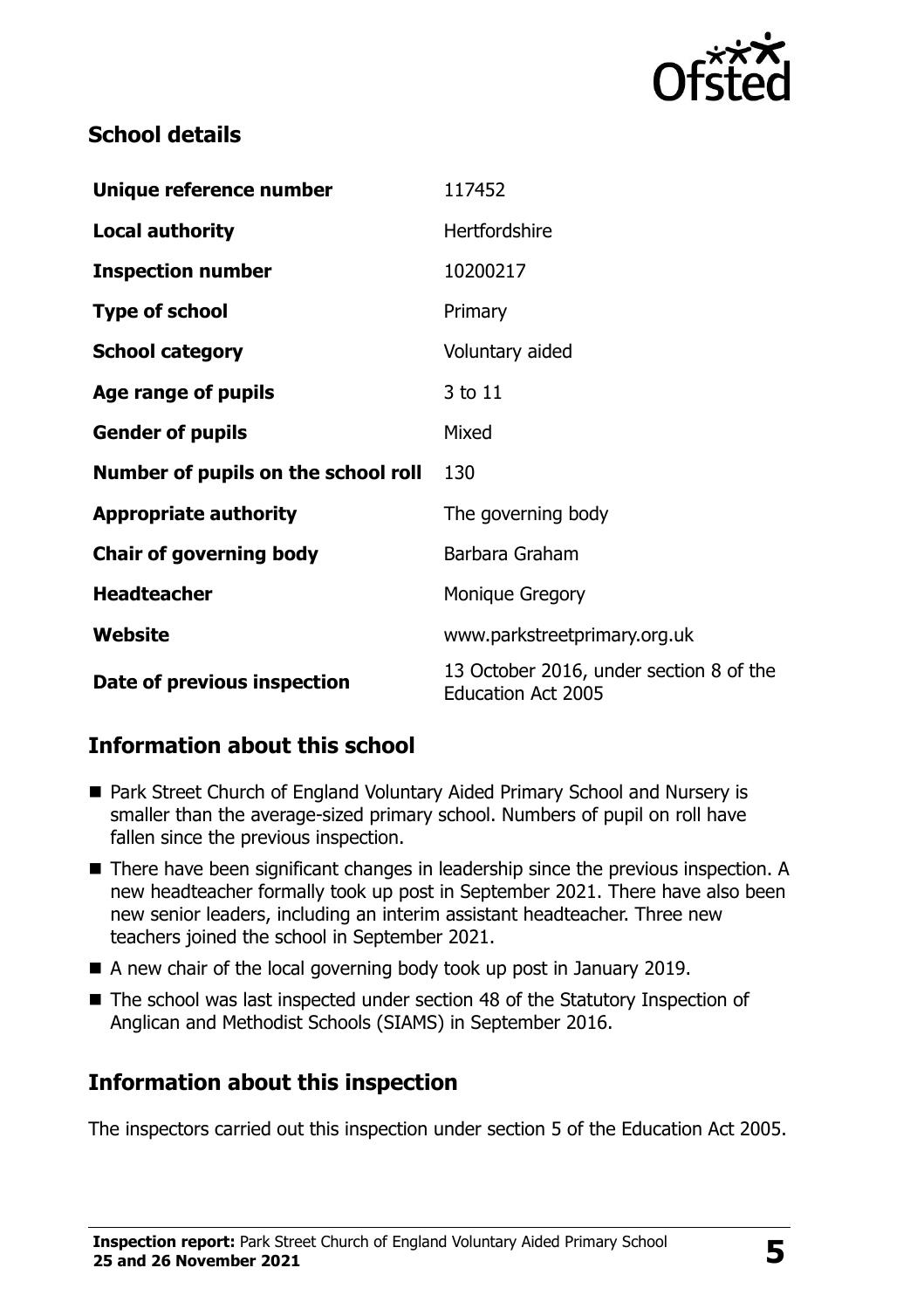

This was the first routine inspection the school had received since the COVID-19 pandemic began. Inspectors discussed the impact of the pandemic with school leaders, and have taken that into account in their evaluation.

- Inspectors met with the headteacher, interim assistant headteacher and four governors. Meetings were also held with a local authority officer, governors and members of staff.
- Inspectors carried out deep dives in these subjects: reading, mathematics, design technology and history. For each deep dive, inspectors met with subject leaders, looked at curriculum plans, visited a sample of lessons, spoke to teachers, spoke to pupils about their learning and looked at samples of pupils' work.
- Inspectors also considered information held in a range of documents provided by leaders, as well as information published on the school's website.
- Inspectors scrutinised records and safeguarding documentation, including the single central record.
- Inspectors spoke to a range of staff, including new staff, teachers and learning support assistants, to understand pupils' behaviour at different times of the day and to consider workload.
- Inspectors spoke with and observed pupils at break- and lunchtimes.
- Inspectors took account of the 32 responses to Parent View, including 33 freetext comments. There were no comments on the staff and pupil surveys.

#### **Inspection team**

Joseph Figg, lead inspector Ofsted Inspector

Katherine Douglas **Her Majesty's Inspector**